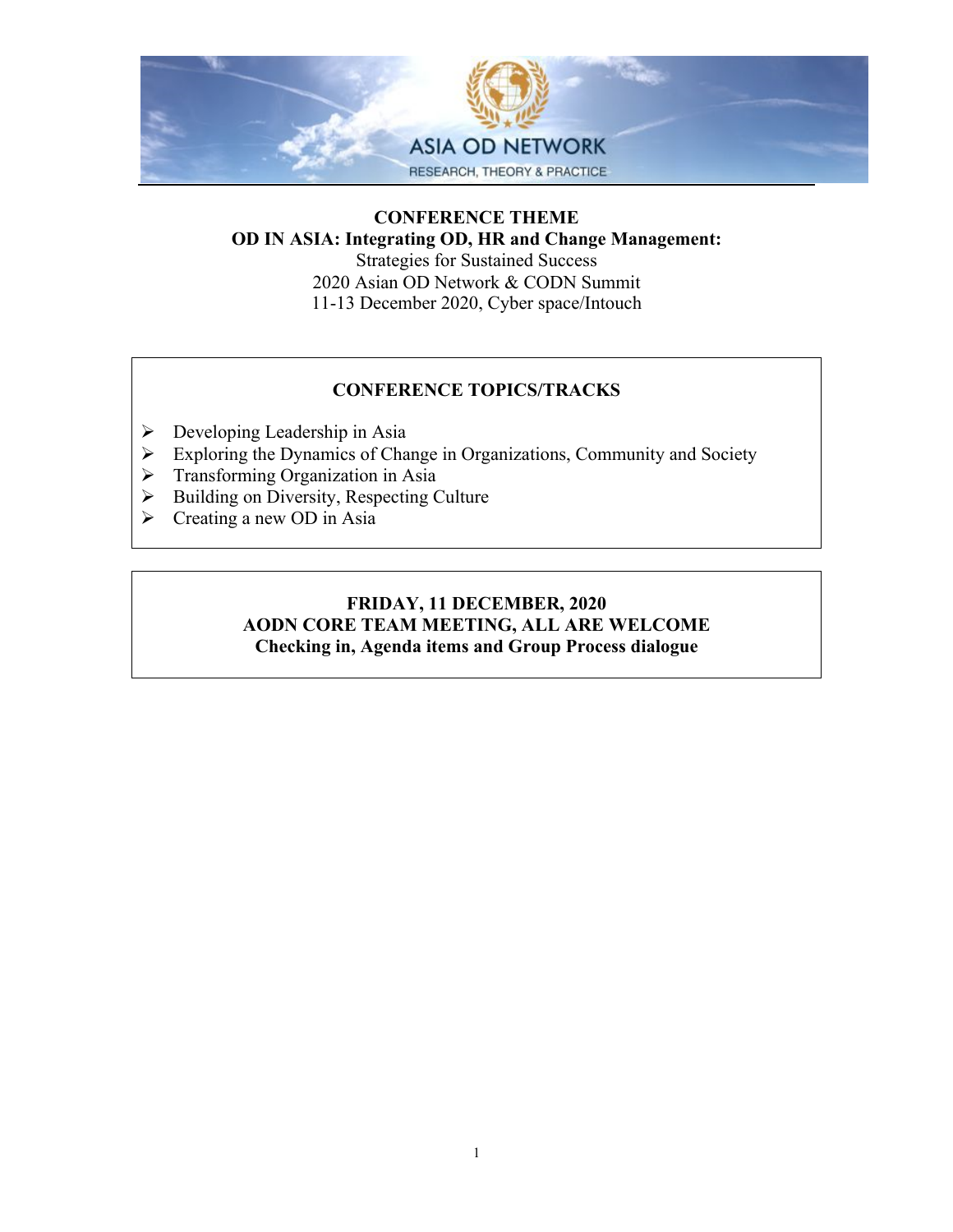

# **CONFERENCE DAY 1 - FRIDAY, 11 DECEMBER 2020**

## **8:30-9:00 OPENING CEREMONY** Venue: Online @ Intouch

#### **Words of Welcome**

- Asia OD Network……………Dr. Phylis Lan Lin (AODN Chair of the Board)
- China OD Network…………Dr.Wang Xiaohui (CODN President)
- OD Network…………………………Dr. Matt Minahan
- IFSAM……………………………..Dr. Xavier Castaner
- Asia OD Network Australia……....Ms. Allison Chao
- OD Philippines Network………….Ms. Milalin Javellna
- OD Network Indonesia/Petra Christian University …………Dr. Fuji Yu
- Myanmar OD Association/Myanmar OD Institute ..........Dr. Nandy Lynn

#### $9:00 - 09:05$ **Photoshoot**

## $09:05 - 10:35$

**Plenary**—**Engaging with Each Other in Exploring the Theme of OD in Asia: Change Management, HR, with participant introductions by country Facilitators: Roland Sullivan, MSOD, RODC.**

**Dr. Phylis Lan Lin, Dr. William Rothwell, Dr. Matt Minahan, Dr. Wang XiaoHui**

#### $10:35 - 10:50$ **Tea Break**

## 10:50 **–** 12:00

# **Interactive session— Transforming HR to OD session #1 Speaker / Facilitator: Dr. William Rothwell**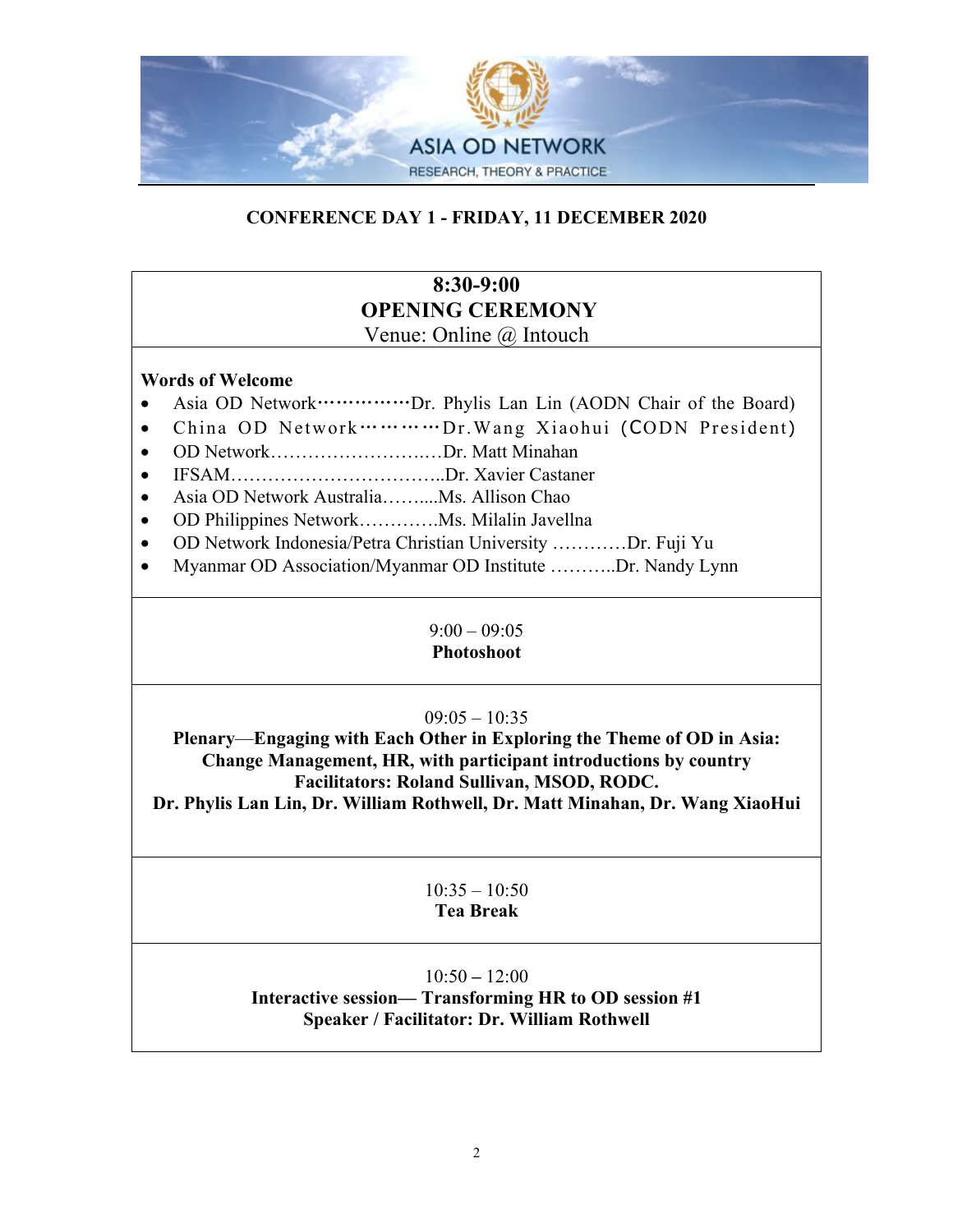|                                            |                                             | <b>ASIA OD NETWORK</b><br>RESEARCH, THEORY & PRACTICE                                              |                                    |                                  |
|--------------------------------------------|---------------------------------------------|----------------------------------------------------------------------------------------------------|------------------------------------|----------------------------------|
|                                            |                                             | $12:00 - 14:00$<br>Lunch time                                                                      |                                    |                                  |
|                                            |                                             | $14:00 - 15:15$<br>Keynote Plenary – Evolution of HR and OD in China<br><b>Ms. Ma ChaoFan/CODN</b> |                                    |                                  |
|                                            |                                             | $15:15 - 15:30$<br><b>Tea Break</b>                                                                |                                    |                                  |
|                                            |                                             | $15:30 - 17:00$<br><b>Concurrent "Open Space" Session A</b>                                        |                                    |                                  |
| <b>Track 1</b>                             | <b>Track 2</b>                              | Track 3                                                                                            | <b>Track 4</b>                     | Track 5                          |
| <b>Exploring the</b><br><b>Dynamics of</b> | <b>Transforming</b><br><b>Organizations</b> | Creating a new<br>OD and                                                                           | <b>Developing</b><br>Leadership in | <b>Building on</b><br>Diversity, |

**expanding Learning in**  **Asia**

**Diversity, Respecting Culture** 

**Asia** 

**Dynamics of Change**

**in Asia**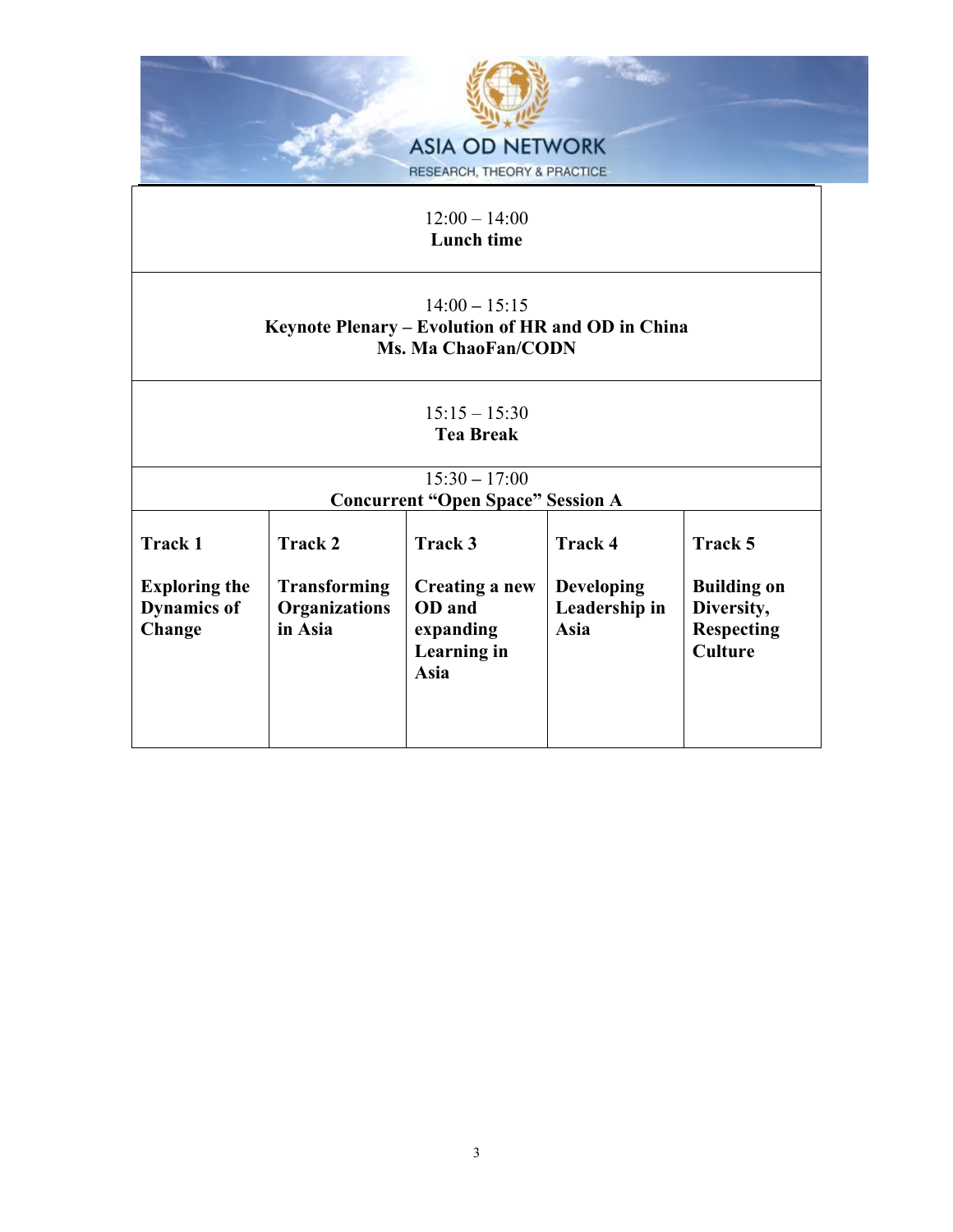

# **CONFERENCE DAY 2, SATURDAY, 12 DECEMBER 2020**

| $8:45 - 9:00$                                   |                      |                                                     |                |                    |
|-------------------------------------------------|----------------------|-----------------------------------------------------|----------------|--------------------|
| <b>Welcome and Connections</b>                  |                      |                                                     |                |                    |
|                                                 |                      | Venue: Online@Intouch                               |                |                    |
|                                                 |                      | $9:00 - 10:15$                                      |                |                    |
|                                                 |                      | <b>Interactive session-Dr. Matt Minahan</b>         |                |                    |
|                                                 |                      | <b>Topic: Global OD Competency Framework</b>        |                |                    |
|                                                 |                      | $10:15 - 10:30$                                     |                |                    |
|                                                 |                      | <b>Tea Break</b>                                    |                |                    |
|                                                 |                      | $10:30 - 12:00$                                     |                |                    |
|                                                 |                      | Dr. Phylis Lan Lin                                  |                |                    |
|                                                 |                      | Breaking the glass ceiling: Diversity and Inclusion |                |                    |
|                                                 |                      |                                                     |                |                    |
|                                                 |                      | $12:00 - 14:00$                                     |                |                    |
|                                                 |                      | <b>Lunch time</b>                                   |                |                    |
|                                                 |                      |                                                     |                |                    |
|                                                 |                      | $14:00 - 15:15$                                     |                |                    |
| <b>Moving Forward: Integrating the Learning</b> |                      |                                                     |                |                    |
| <b>CODN</b>                                     |                      |                                                     |                |                    |
| $15:15 - 15:30$                                 |                      |                                                     |                |                    |
| <b>Tea Break</b>                                |                      |                                                     |                |                    |
|                                                 |                      |                                                     |                |                    |
| $15:30 - 17:00$                                 |                      |                                                     |                |                    |
| <b>Concurrent "Open Space" Session B</b>        |                      |                                                     |                |                    |
| <b>Track 1</b>                                  | <b>Track 2</b>       | Track 3                                             | <b>Track 4</b> | <b>Track 5</b>     |
|                                                 |                      |                                                     |                |                    |
| <b>Exploring the</b>                            | <b>Transforming</b>  | Creating a new                                      | Developing     | <b>Building on</b> |
| <b>Dynamics of</b>                              | <b>Organizations</b> | OD and                                              | Leadership in  | Diversity,         |
| Change                                          | in Asia              | expanding                                           | <b>Asia</b>    | <b>Respecting</b>  |
|                                                 |                      | Learning in                                         |                | <b>Culture</b>     |
|                                                 |                      | <b>Asia</b>                                         |                |                    |
|                                                 |                      |                                                     |                |                    |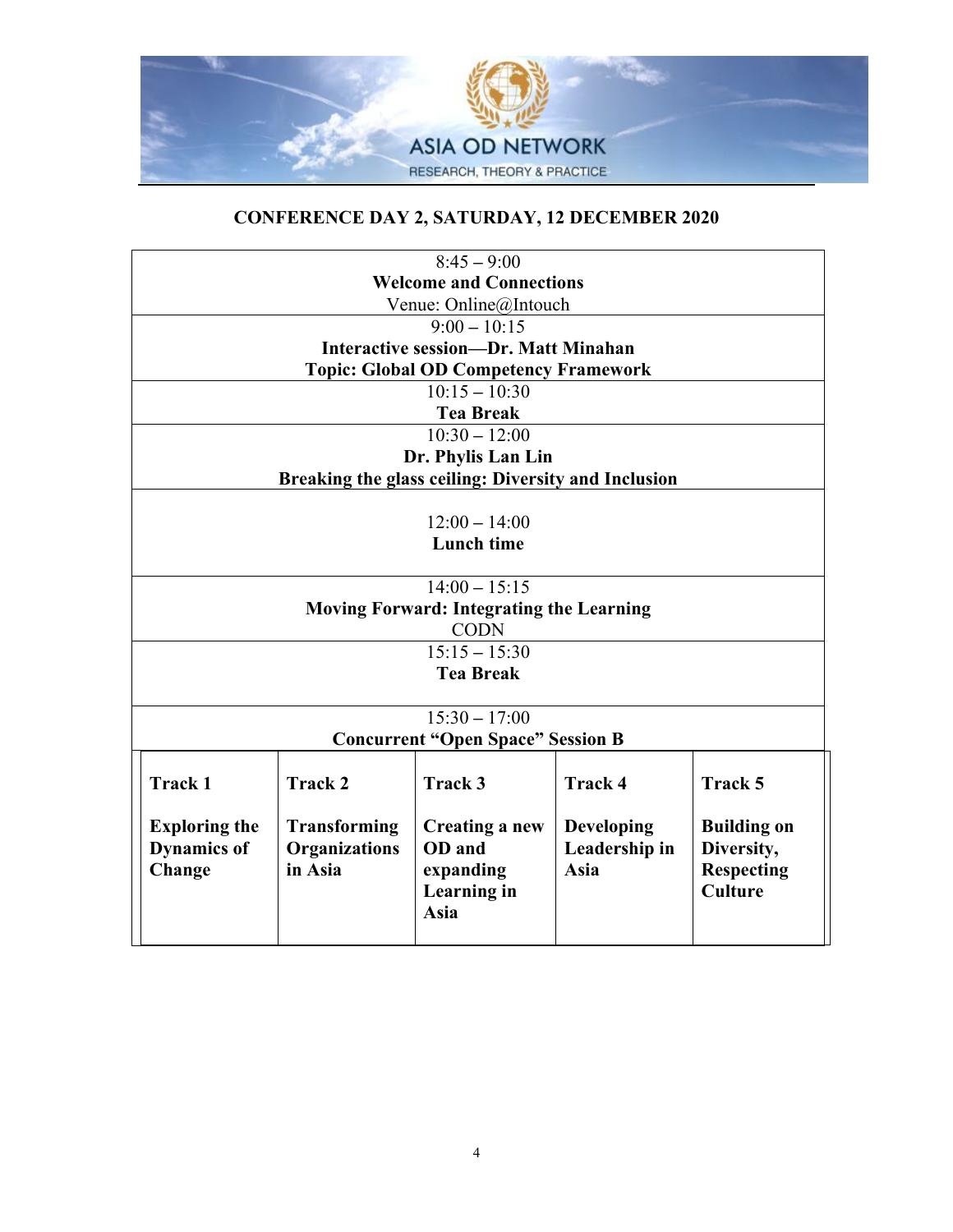

# **CONFERENCE DAY 3, SUNDAY, 13 DECEMBER 2020**

9:00 **–** 12:00 **Certificate Workshop Dr. William Rothwell** Title: Transforming HR to OD session #2 & #3

> $12:00 - 14:00$ **Lunch Time**

14:00 **–** 15:15 **Climate Change, USA Mr. Jamen Shively**

> 15:15 **–** 15:30 **Tea Break**

15:30 **–** 17:00 **CLOSING CEREMONY Representatives from Cambodia, China, India, Indonesia, Myanmar, Philippines, Thailand, USA**

> **2021 CODN, AODN announcement Dr. XiaoHui Wang, Dr. Lee Lu** Venue: Online@Intouch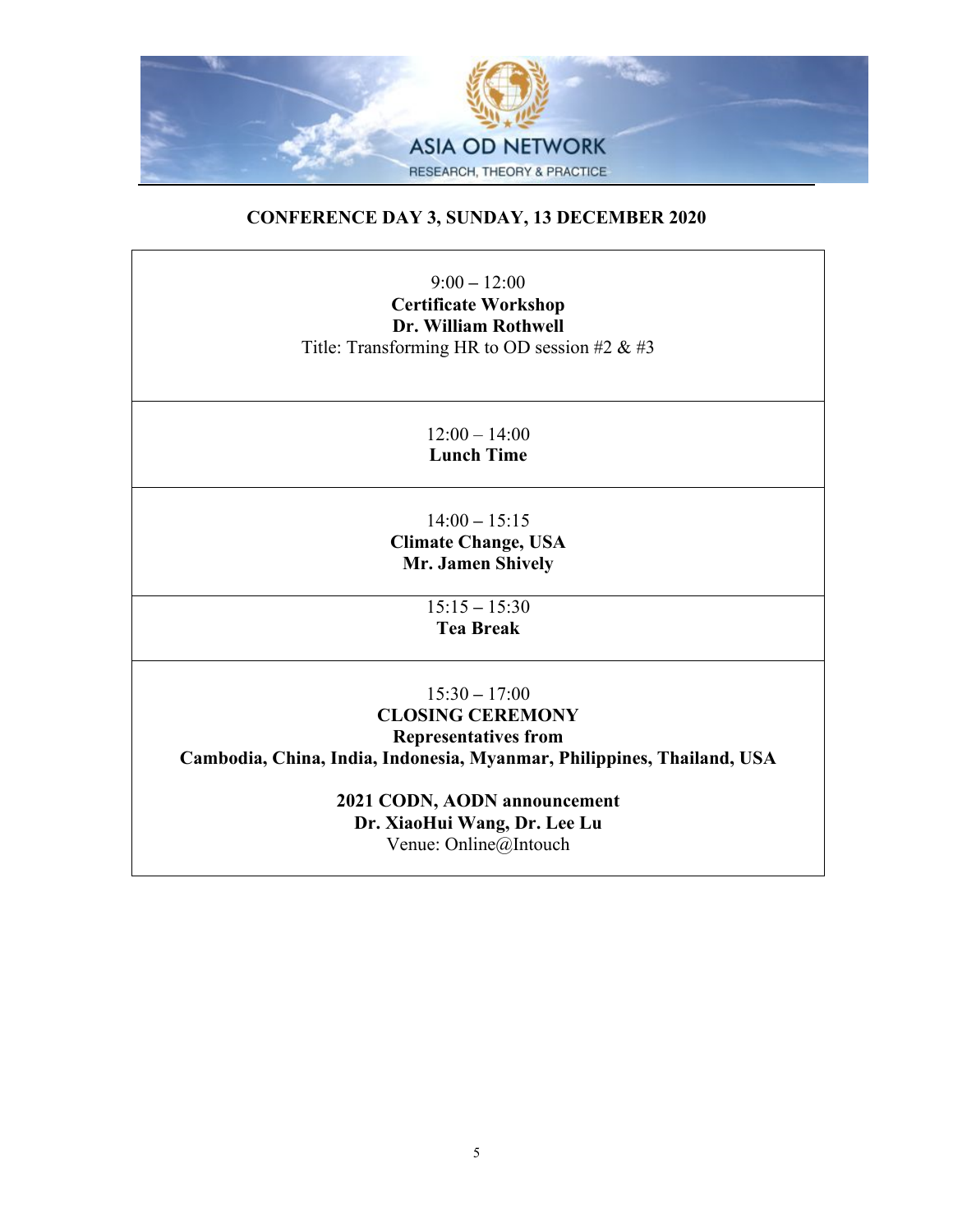

# **CONFERENCE DAY 1 FRIDAY, 11 DECEMBER 2020 CONCURRENT Open Space SESSION A: 15:30—17:00**

| <b>TRACKS</b>                                                                                     | PRESENTATION TITLES                                                                                                                                                                                                                                                                                 | NAME, COUNTRY                                               |
|---------------------------------------------------------------------------------------------------|-----------------------------------------------------------------------------------------------------------------------------------------------------------------------------------------------------------------------------------------------------------------------------------------------------|-------------------------------------------------------------|
| <b>TRACK 1:</b><br><b>Exploring the</b><br><b>Dynamics of</b><br><b>Change</b>                    | Research on the strategic transformation<br>of industrial clusters under a "dual<br>circulation" development pattern-The<br>case of smart E-commerce industrial<br>park in China                                                                                                                    | <b>ZHENG Changliang</b><br>China<br>YANG Mingyuan,<br>China |
| <b>TRACK2</b><br><b>Transforming</b><br><b>Organizations in</b><br><b>Asia</b>                    | Changing orgainsation structure and<br>leadership style through OD<br>interventions towards teacher's job<br>satisfaction, teacher's motivation to<br>work, student's motivation to learn and<br>student-centered teaching skill at a<br>monastic school<br>Create a "warm, practical, wise" class- | Dr Nan Thin Zar No,<br>PhD, Myanmar                         |
|                                                                                                   | Taking the construction of 18 Guantong<br>mechatronical class as an example                                                                                                                                                                                                                         | HUANG Dunhua,<br>China                                      |
| <b>TRACK 3.</b><br><b>Creating a new</b><br>OD and<br><b>Expanding</b><br><b>Learning in Asia</b> |                                                                                                                                                                                                                                                                                                     |                                                             |
| <b>TRACK4</b><br><b>Developing</b><br><b>Leadership in</b><br><u>Asia</u>                         | Constructing a new system for training<br>emergency management directors to<br>coordinate organization within as well<br>as between institutions                                                                                                                                                    | HAN Hongmei, China                                          |
|                                                                                                   | The Impact of humble leadership on<br>team innovation in higher education<br>institutions                                                                                                                                                                                                           | ZHAO Na,China                                               |
| <b>TRACK 5</b><br><b>Building on</b><br>Diversity,<br><b>Respecting</b>                           | Research on school-enterprise<br>cooperation, based on the theory of<br>community of practice                                                                                                                                                                                                       | WANG Li, China                                              |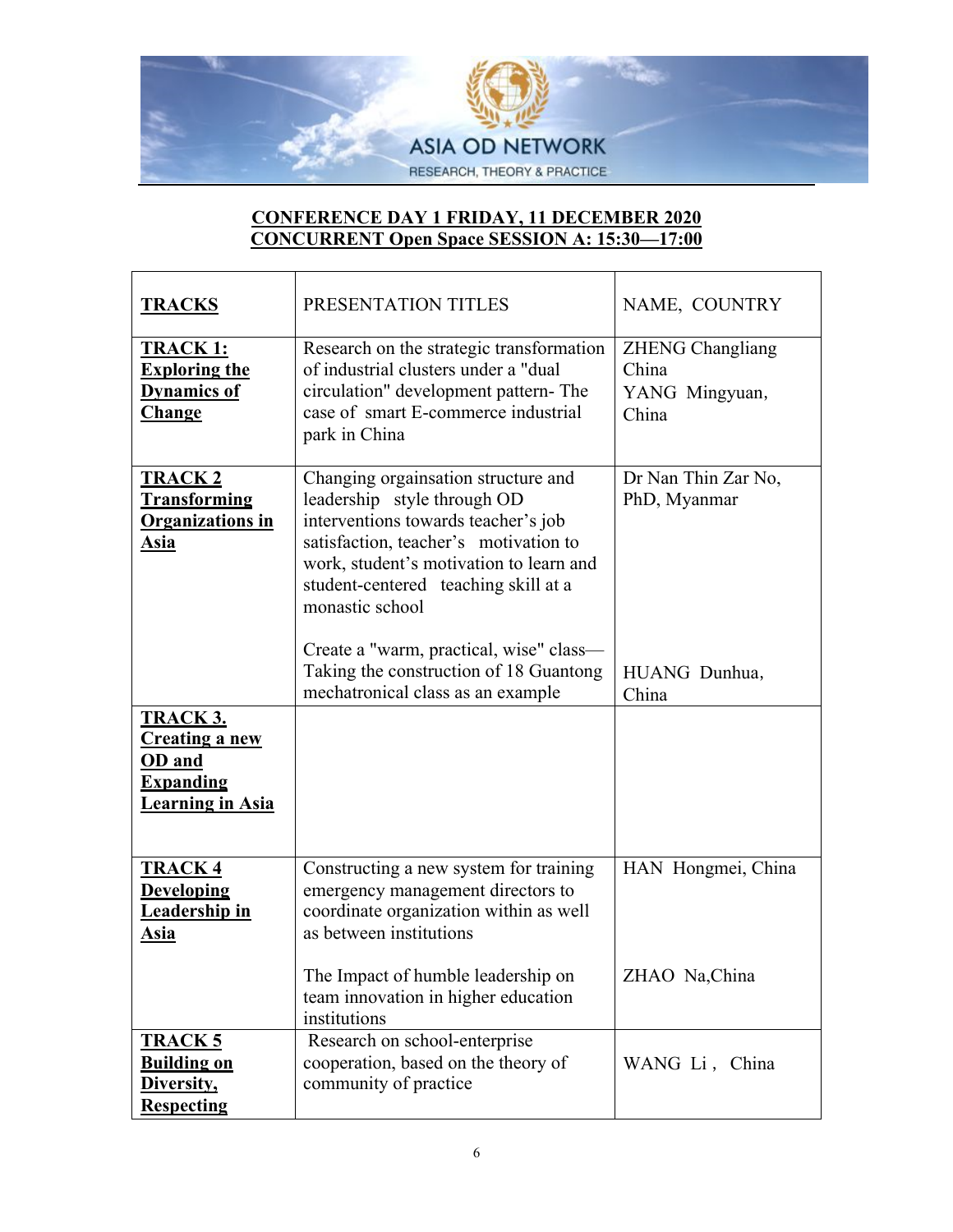|         | <b>ASIA OD NETWORK</b><br>RESEARCH, THEORY & PRACTICE                              |                   |
|---------|------------------------------------------------------------------------------------|-------------------|
| Culture | The role of Denison's organizational<br>culture<br>model in enterprise development | Gao Qianru, China |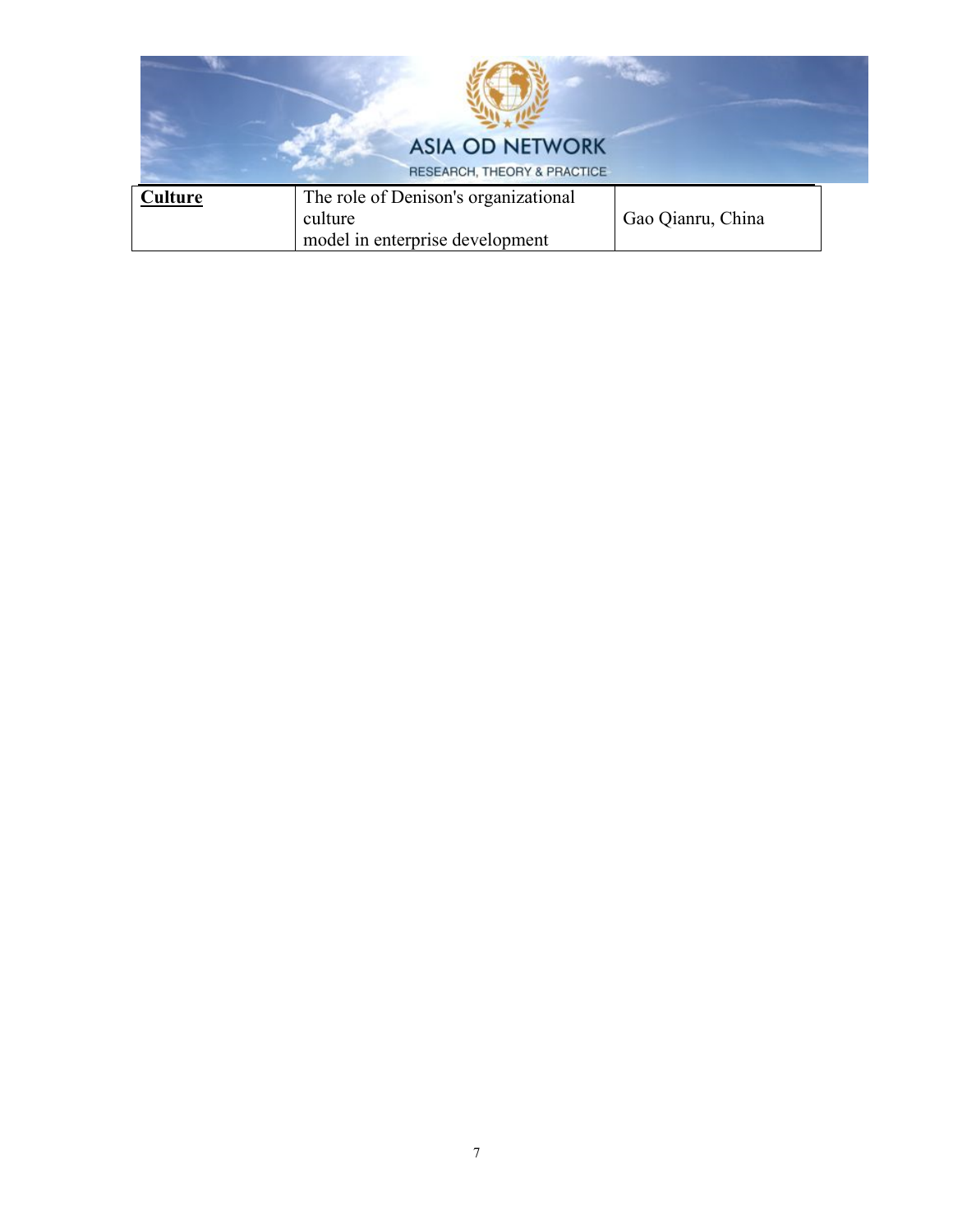

# **CONFERENCE DAY 2 SATURDAY, 12 DECEMBER 2020 CONCURRENT Open Space SESSION B: 15:30—17:00**

| <b>TRACKS</b>                                                           | PRESENTATION TITLES                                                                                 | NAME, COUNTRY        |
|-------------------------------------------------------------------------|-----------------------------------------------------------------------------------------------------|----------------------|
| <b>TRACK 1:</b><br><b>Exploring the</b><br><b>Dynamics of</b>           | Improving job satisfaction of new<br>employees through ODI                                          | MA Jun, China        |
| <b>Change</b>                                                           | Talent competencies required in<br>changing logistics industy in China                              | MA Jie, China        |
| <b>TRACK2</b><br><b>Transforming</b><br><b>Organizations in</b><br>Asia | Research on teaching diagnosis and<br>mprovement system of Vocational<br>Colleges Based on big data | PEI Chunmei, China   |
|                                                                         | Research on the organization strategy of<br>environmental company<br>in China                       | XIE Guoli, China     |
| <b>TRACK 3.</b>                                                         | The Influence of Transformational                                                                   | FU Ying, China       |
| <b>Creating a new</b><br>OD and                                         | Leadership on Employees' Innovative<br>Performance in Emerging E-Commerce                           | HUANG Jiachen, China |
| <b>Expanding</b><br><b>Learning in Asia</b>                             | Enterprises in China                                                                                |                      |
| <b>TRACK 4</b>                                                          | Impact of Strategic Leadership on                                                                   | SUN Lei, China       |
| <b>Developing</b><br><b>Leadership in</b>                               | Organizational Commitment of<br>Minlong Group in China                                              |                      |
| <u>Asia</u>                                                             |                                                                                                     |                      |
|                                                                         | The influence of leadership style on<br>organizational Innovation                                   | KOU Minggang, China  |
| <b>TRACK 5</b>                                                          | How cultural intelligence influences                                                                | YU Haixia, China     |
| <b>Building on</b><br>Diversity,<br><b>Respecting</b>                   | communication in cross-cultural context                                                             |                      |
| <u>Culture</u>                                                          | Rethinking organization culture                                                                     | LIN Qianqian, China  |
|                                                                         | construction-a humanistic approach                                                                  |                      |
|                                                                         | based on design thinking                                                                            |                      |